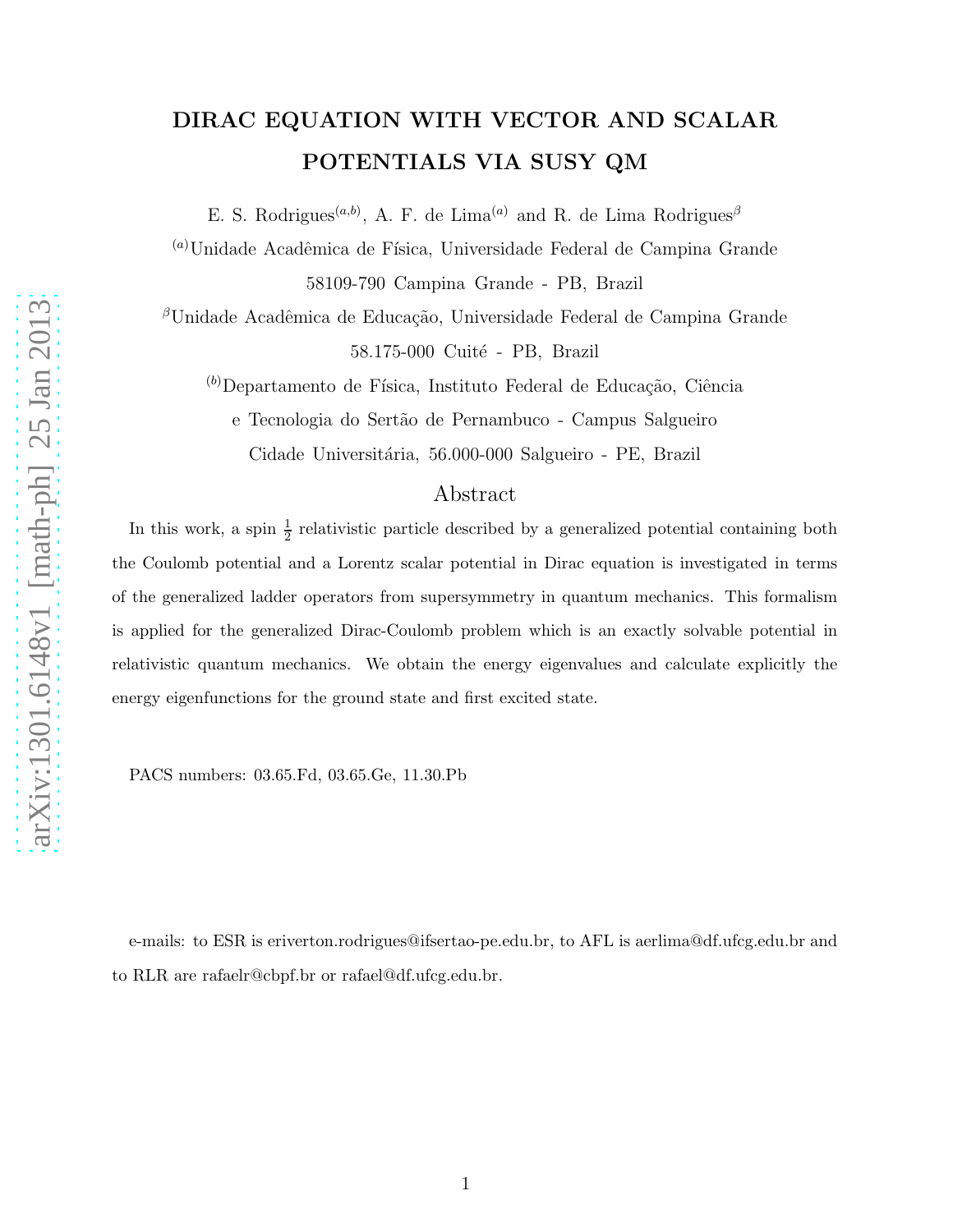### I. INTRODUCTION

Using first the separation in polar coordinates system for the generalized Dirac equation, in three dimensions, the supersymmetry (SUSY) in quantum mechanics (QM) is investigated. We consider a spin  $\frac{1}{2}$  particle in the Coulomb potential,  $V_c = -\frac{A_1}{r}$  $\frac{a_1}{r}$ , and a Lorentz scalar potential, added to the mass term in the Dirac equation which may be interpreted as an effective position dependent mass. If the scalar potential is assumed to be created by the exchange of massless scalar mesons, it has the form  $V_s = -\frac{A_2}{r}$  $\frac{42}{r}$ .

The  $(3+1)$  and  $(1+1)$  dimensional Dirac equations with both scalar-like and vector-like potentials have been well known in the literature for a long time [\[1\]](#page-12-0). Exact solutions for the bound states in this mixed potential can be obtained by the method of separation of variables  $[2-5]$  and also by the use of the dynamical algebra  $SO(2,1)$  [\[6](#page-12-3)]. In a recent paper the solution of the scattering problem for this potential has been obtained by an analytic method and also by an algebraic method by Vaidya and Silva Souza [\[7\]](#page-12-4).

We do not think that the solution of the relativistic Coulomb potential with positiondependent mass in the Coulomb field has been correctly solved.

Recently exact solutions have been found for fermions in the presence of a classical background which is a mixing of the time-dependent of a gauge potential and a scalar potential [\[9](#page-12-5)]. Also, exactly solvable Eckart scalar and vector potentials in the Dirac equation have been investigated via SUSY QM [\[10\]](#page-12-6), the S-wave Dirac equation has been solved exactly for a single particle with spin and pseudospin symmetry moving in a central Woods-Saxon potential [\[11](#page-12-7)], and it was shown that some other cases for which the Dirac equation with classical potentials of vector and scalar natures with spherical asymmetry can be solved exactly [\[12](#page-12-8)].

In this work we consider an alternative calculation for the energy spectrum and eigenfunctions of the Dirac equation via a Schrödinger-like wave equation, for the vector and scalar potentials recently studied by Alhaidari [\[8](#page-12-9)]. The connection between the Johnson-Lippmann [\[13,](#page-12-10) [14\]](#page-12-11) and the generalized Johnson-Lippman operators [\[15](#page-12-12), [16\]](#page-12-13) in a Dirac-Coulomb problem via SUSY QM has been studied in 3-dimensional space. In [\[13](#page-12-10)] relations between various algebraic approaches via radial equation are pointed out, and in [\[14](#page-12-11)] the bound eigenfunctions and spectra of a Dirac hydrogen atom have been found via  $su(1,1)$  Lie algebra.

Our calculation generalizes the results previously obtained for the relativistic Coulomb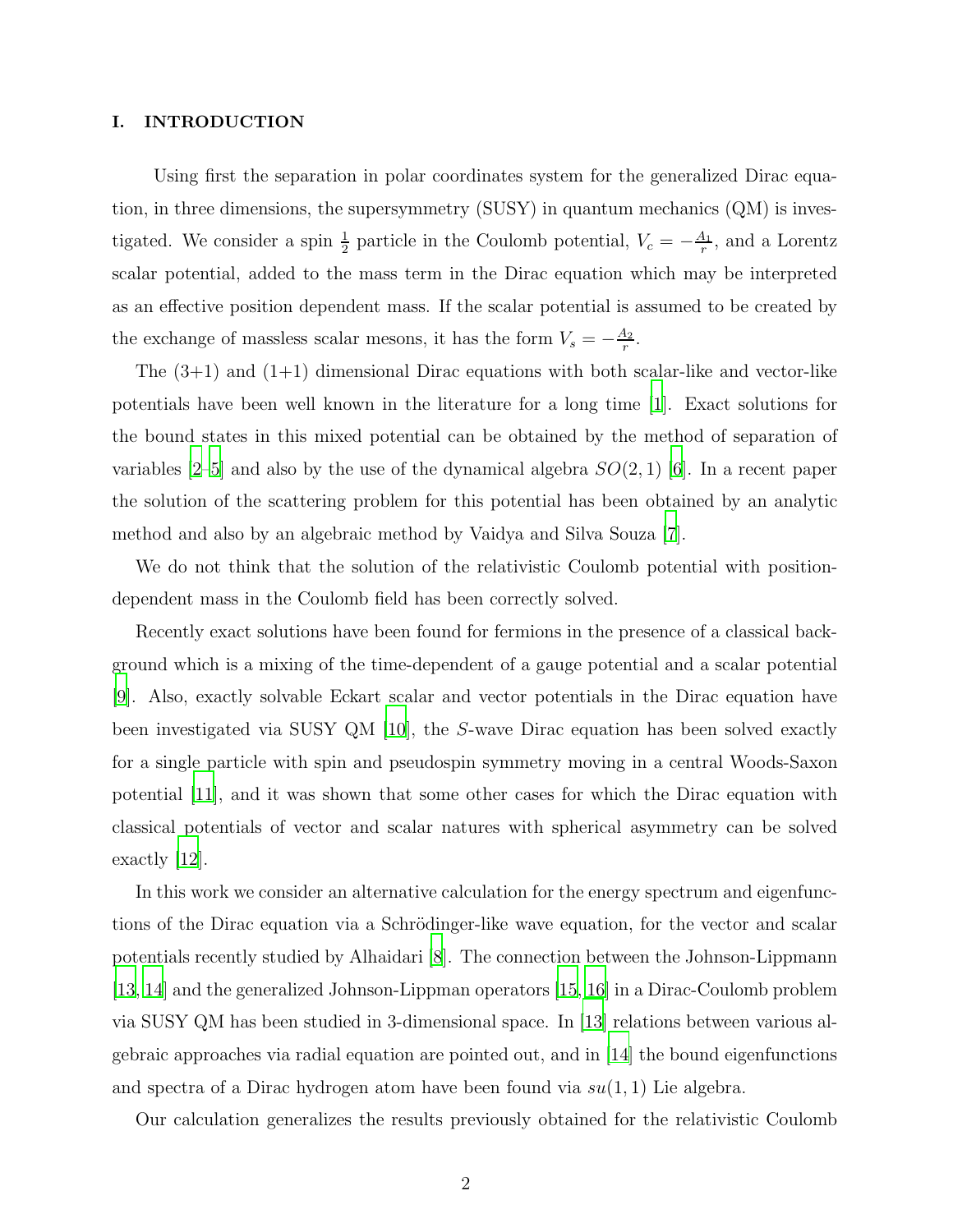problem. Instead of a direct generalization of Sukumar's calculation we use the equivalent approach developed by Fukui and Aizawa [\[19\]](#page-12-14) and also by Balantekin [\[20](#page-12-15), [21](#page-12-16)] where shape invariance [\[22](#page-13-0)] plays an important role. The Coulomb problem in non-relativistic quantum mechanics has been obtained by the use of SUSY shape invariances [\[27](#page-13-1)]. The special case of the Dirac-Coulomb potential has been treated recently via SUSY quantum mechanics by one of the authors [\[28](#page-13-2)].

This work is organized as follows. In section II, from the time independent Dirac equation for a potential in terms of the Coulomb potential and a Lorentz scalar potential we construct the radial equations. In section III, we have achieved the diagonalization of the matrix that appears in the interaction term of the radial Dirac equation, supercharges, supersymmetric Hamiltonian and the ground state energy eigenvalue and eigenfunction. In section IV, using the shape invariance properties we deduce generalised ladder operators to build up the bound state energy eigenvalues and eigenfunctions. The conclusion is presented in section V.

### II. TIME INDEPENDENT DIRAC EQUATION

The time independent Dirac equation with vector  $V(r)$  and scalar potentials  $V_S(r)$  may be written in the form

$$
H\Psi = E\psi,\tag{1}
$$

where the Hamiltonian is given by

<span id="page-2-0"></span>
$$
H = \rho_1 \otimes \vec{\sigma} \cdot \vec{p} + \rho_3 \otimes \mathbf{1}_{2X2} (\mathbf{M} + \mathbf{V}_S(\mathbf{r})) + \mathbf{V}(\mathbf{r}) \mathbf{1}_{4X4}, \tag{2}
$$

and we have used a direct product notation in which  $\rho_i$  and  $\sigma_i$ ,  $(i = 1, 2, 3)$  are the Pauli spin matrices obeying  $[\rho_i, \sigma_j]_+ = 0$ , with  $\hbar = 1 = c$ .

The Hamiltonian [\(2\)](#page-2-0) commutes with the total angular momentum

$$
\vec{J} = \vec{L} + \frac{1}{2}\vec{\sigma}.\tag{3}
$$

It also commutes with the Dirac operator

$$
K = \rho_3(\mathbf{1} + \vec{\sigma} \cdot \vec{L}),\tag{4}
$$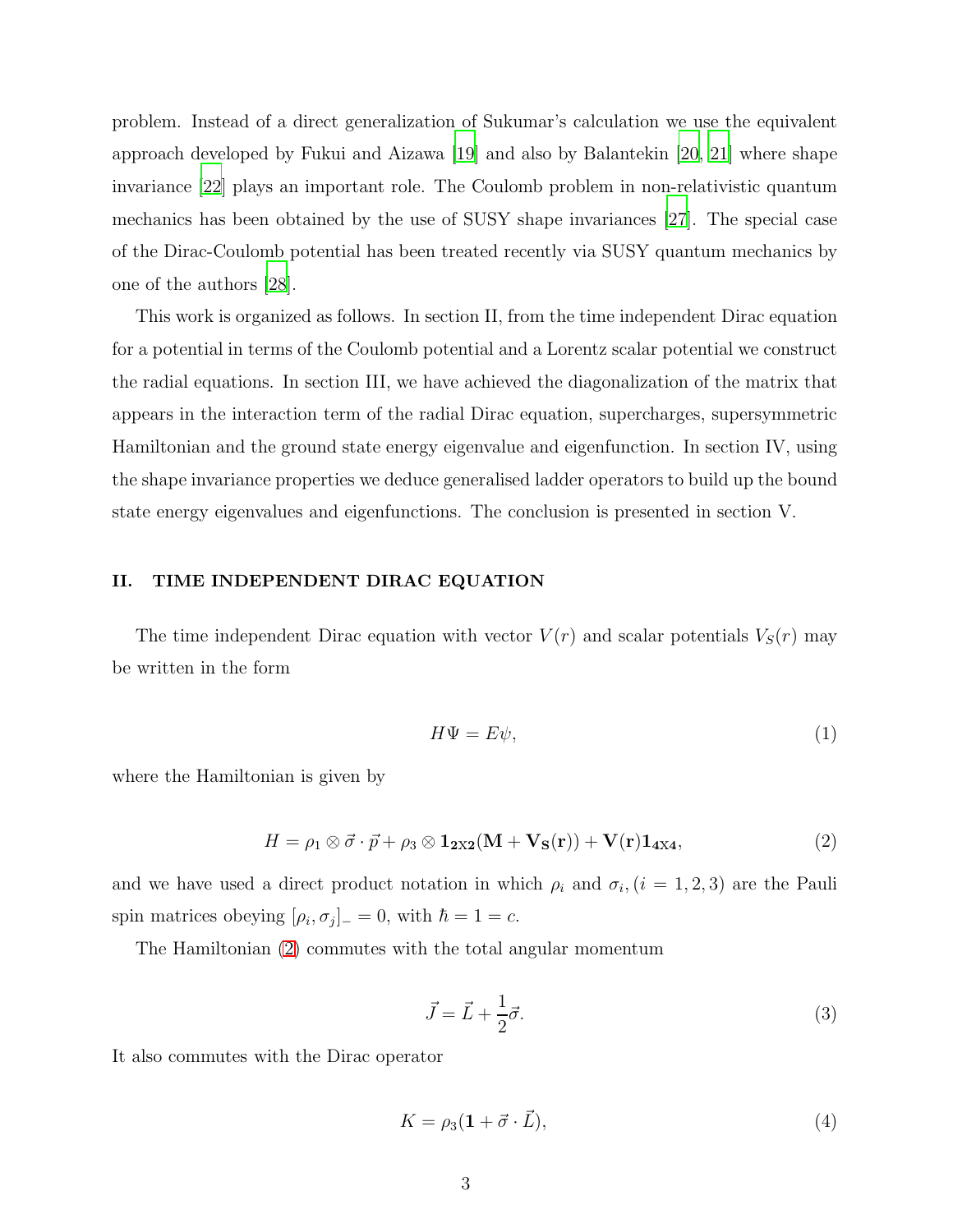and with the inversion operator

$$
P = \rho_3 I,\tag{5}
$$

where I inverts the spatial coordinates and the momenta.

The symmetry group of this Hamiltonian [\(2\)](#page-2-0) is characterized by the two vector invariants J e K, precisely as in the nonrelativistic case. A complete set of mutually commuting operators is  $H, J^2, J_3, K, P$  which have the simultaneous eigenvectors  $| E, j, m, \kappa \rangle$  with

$$
J^{2} | E, j, m, \kappa > = j(j+1) | E, j, m, \kappa >
$$
  
\n
$$
J_{3} | E, j, m, \kappa > = m | E, j, m, \kappa >
$$
  
\n
$$
K | E, j, m, \kappa > = -k | E, j, m, \kappa >
$$
  
\n(6)

where j half integral,  $m = -j, \dots j$  and  $k = \pm \left(j + \frac{1}{2}\right)$  $\frac{1}{2}$ .

To separate variables we introduce two component spinors which are eigenfunctions of  $J^2$ ,  $J_z$ ,  $L^2$ ,  $S^2$  and are of two types

$$
\phi_{j,m}^{(+)} = \begin{pmatrix} \left(\frac{\ell + \frac{1}{2} + m}{2l + 1}\right)^{\frac{1}{2}} Y_{\ell,m-\frac{1}{2}} \\ \left(\frac{\ell + \frac{1}{2} - m}{2l + 1}\right)^{\frac{1}{2}} Y_{\ell,m+\frac{1}{2}} \end{pmatrix},
$$
\n(7)

for  $j = \ell + \frac{1}{2}$  $\frac{1}{2}$ ,  $k = j + \frac{1}{2} > 0$  and

$$
\phi_{j,m}^{(-)} = \begin{pmatrix} \left(\frac{\ell + \frac{1}{2} - m}{2l + 1}\right)^{\frac{1}{2}} Y_{\ell,m-\frac{1}{2}} \\ - \left(\frac{\ell + \frac{1}{2} + m}{2l + 1}\right)^{\frac{1}{2}} Y_{\ell,m+\frac{1}{2}} \end{pmatrix},
$$
\n(8)

for  $j = \ell - \frac{1}{2}$  $\frac{1}{2}$ ,  $k = -(j + \frac{1}{2})$  $(\frac{1}{2})$ .

In the above basis one verify that

$$
J^2 \phi_{jm}^{(\pm)} = j(j+1)\phi_{jm}^{(\pm)},\tag{9}
$$

<span id="page-3-0"></span>
$$
\vec{\sigma} \cdot \vec{n} \phi_{jm}^{(\pm)} = \phi_{jm}^{(\pm)},\tag{10}
$$

where  $\vec{n} = \frac{\vec{r}}{r}$  $\frac{\vec{r}}{r}$ , and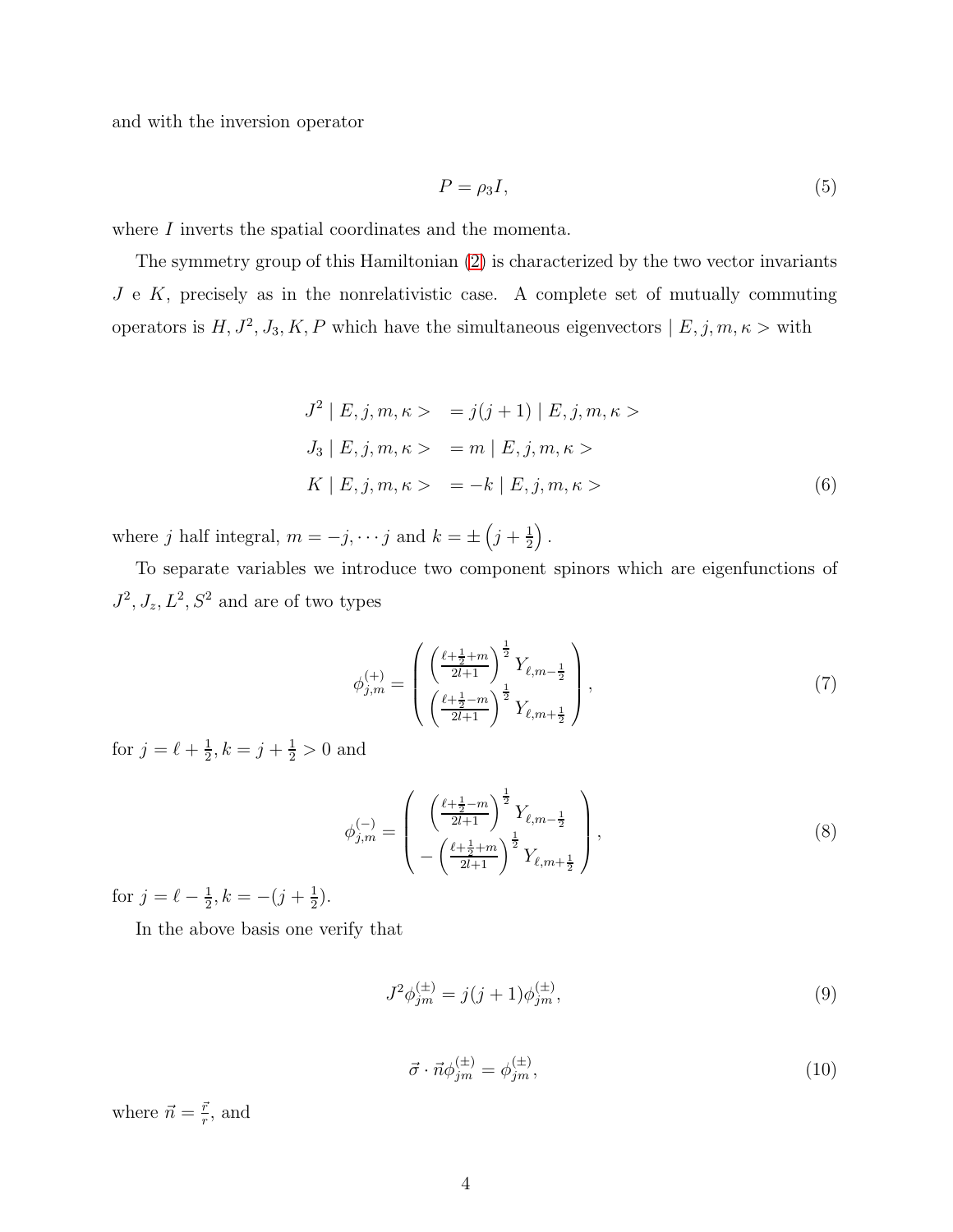$$
(1 + \vec{\sigma} \cdot \vec{L})\phi_{jm}^{(\pm)} = -k\phi_{jm}^{(\pm)},\tag{11}
$$

where  $k = \pm \left(j + \frac{1}{2}\right)$  $(\frac{1}{2})$  for  $j = \ell \mp \frac{1}{2}$  $\frac{1}{2}$ .

Next, we put

$$
\Psi = \begin{pmatrix} \frac{iG_{\ell j}}{r} \phi_{jm}^{\ell} \\ \frac{F_{\ell j}}{r} \vec{\sigma} \cdot \vec{n} \phi_{jm}^{\ell} \end{pmatrix},
$$
\n(12)

where

$$
\phi_{jm}^{\ell} = \phi_{jm}^{(\pm)},\tag{13}
$$

for  $j = \ell \pm \frac{1}{2}$  $\frac{1}{2}$ . The operator  $\vec{\sigma} \cdot \vec{n}$  when expressed in this representation, as was done in [\(10\)](#page-3-0), has the property of reversing the sign of  $\kappa$ . The result which can be easily established by means of this operator relation

$$
[\mathbf{1} + \vec{\sigma} \cdot \vec{L}, \vec{\sigma} \cdot \vec{n}]_+ = 0. \tag{14}
$$

Next, using this relation we have

$$
K\Psi = -k\Psi.
$$
\n<sup>(15)</sup>

Further, using the relations

$$
\vec{\sigma} \cdot \vec{p} \frac{f(r)}{r} \phi_{jm}^{\ell} = -\frac{i}{r} \left( \frac{df}{dr} + \frac{kf}{r} \right) \vec{\sigma} \cdot \vec{n} \phi_{jm}^{\ell},\tag{16}
$$

and

$$
\vec{\sigma} \cdot \vec{p} \vec{\sigma} \cdot \vec{n} \frac{f(r)}{r} \phi_{jm}^{\ell} = -\frac{i}{r} \left( \frac{df}{dr} - \frac{kf}{r} \right) \phi_{jm}^{\ell},\tag{17}
$$

we get the radial equations

$$
\frac{dG_{\ell j}}{dr} + \frac{k}{r} G_{\ell j} - (E + M + V_S(r) + V(r)) F_{\ell j} = 0,\n\frac{dF_{\ell j}}{dr} - \frac{k}{r} F_{\ell j} + (E - M - V_S(r) + V(r)) G_{\ell j} = 0,
$$
\n(18)

where  $k$  is the eigenvalue of the Dirac operator  $K$ .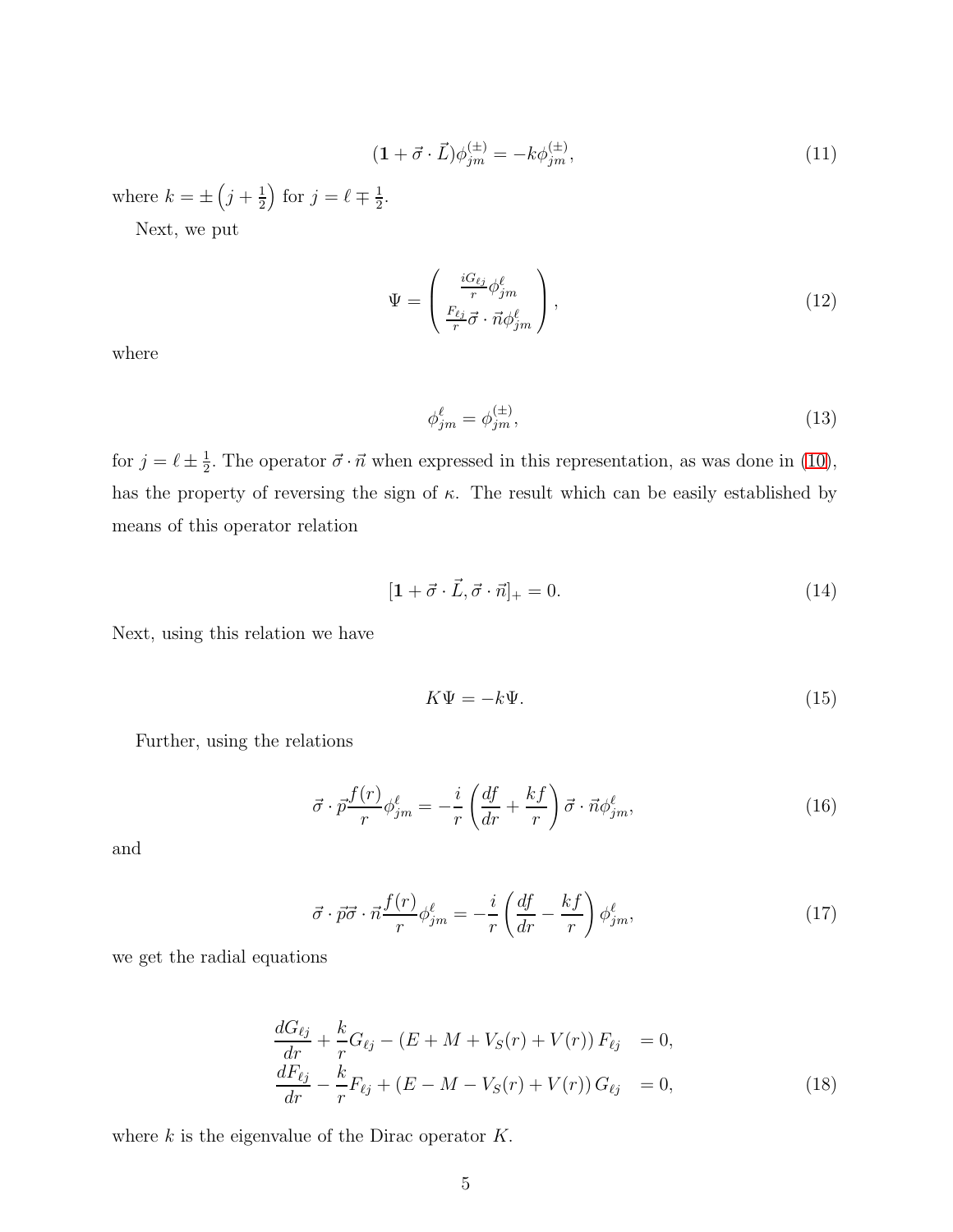Defining

$$
\Phi = \begin{pmatrix} G_{\ell j} \\ F_{\ell j} \end{pmatrix},
$$
  
\n
$$
\Lambda = \pm \kappa \rho_3 - rV_S(r)\rho_1 - irV(r)\rho_2,
$$
  
\n
$$
\vec{k} \cdot \vec{\rho} = M\rho_1 + iE\rho_2,
$$
\n(19)

the Dirac radial equation for the hydrogen atom may be written in the form

$$
\left[\frac{d}{dr} + \frac{\Lambda}{r} - \vec{k} \cdot \vec{\rho}\right] \Phi = 0.
$$
\n(20)

Next we show that as the Dirac equation becomes a Schrödinger-like wave equation, with the vector and scalar potentials.

# III. ENERGY SPECTRUM AND EIGENFUNCTIONS VIA SUSY

Now, let  $S$  be the operator which diagonalises the matrix that appears in the interaction term. The matrix  $\Lambda$  may be diagonalized by using the result

$$
S^{-1}\Lambda S = \lambda \rho_3,\tag{21}
$$

where

$$
\lambda^2 = \kappa^2 - A_1^2 + A_2^2 \tag{22}
$$

and

$$
S = \begin{pmatrix} c & d\frac{A_1 - A_2}{\lambda + |\kappa|} \\ c\frac{A_1 + A_2}{\lambda + |\kappa|} & d \end{pmatrix}.
$$
 (23)

Defining

$$
\Phi = S\hat{\Phi},\tag{24}
$$

we get

<span id="page-5-0"></span>
$$
\left[\frac{d}{dr} + \frac{\lambda}{r}\rho_3 - \vec{k} \cdot \vec{\rho}\right] \hat{\Phi} = 0,
$$
\n(25)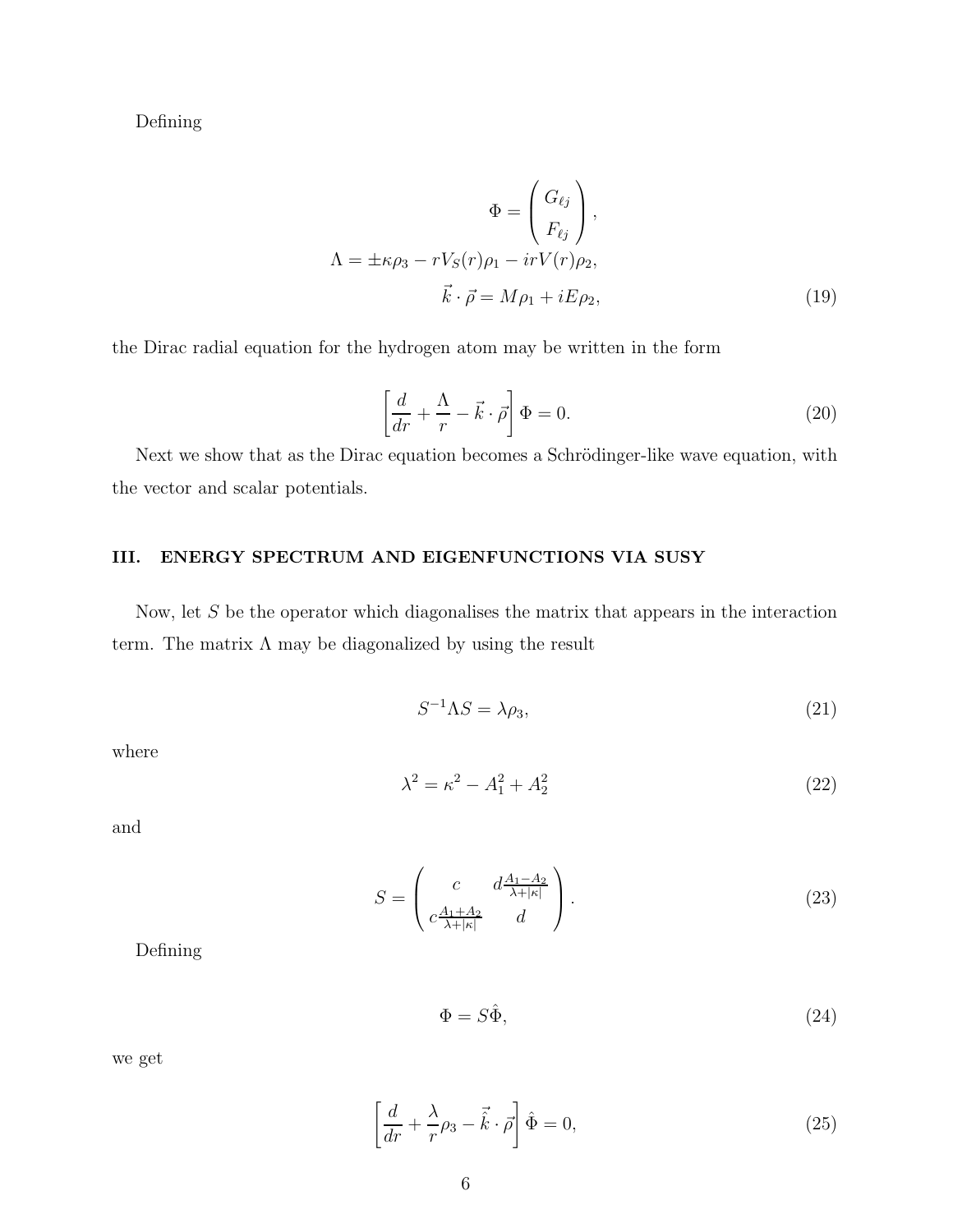where

$$
2\frac{c}{d}\lambda(|\kappa|+\lambda)\hat{k}_{-} = (|\kappa|+\lambda)^{2}(M+E) - (A_{1} - A_{2})^{2}(M-E)
$$
  
\n
$$
2\frac{d}{c}\lambda(|\kappa|+\lambda)\hat{k}_{+} = (|\kappa|+\lambda)^{2}(M-E) - (A_{1} + A_{2})^{2}(M+E)
$$
  
\n
$$
\hat{k}_{3} = \frac{EA_{1} + MA_{2}}{\lambda}.
$$
\n(26)

Thus, we get

<span id="page-6-1"></span>
$$
-\hat{k}_{-}\hat{k}_{+} = \frac{a^{2}}{\lambda^{2}}
$$
  

$$
\hat{k}^{2}M^{2} = k^{2} = M^{2} - E^{2}
$$
 (27)

where

<span id="page-6-2"></span>
$$
M^2 a^2 = (EA_1 + MA_2)^2 - k^2 \lambda^2,
$$
\n(28)

which provides a relation between the SUSY and an additional constant of motion in the Dirac-Coulomb problem will be reported separately.

It may be noted that Eq. [\(25\)](#page-5-0) can be rewritten as

<span id="page-6-0"></span>
$$
A^{+}\hat{G} = \hat{k}_{-}\hat{F}, \quad A^{-}\hat{F} = -\hat{k}_{+}\hat{G}
$$
 (29)

where

<span id="page-6-3"></span>
$$
A^{\pm} = \pm \frac{d}{dr} + \frac{\lambda}{r} - \frac{EA_1 + MA_2}{\lambda}.
$$
 (30)

These relations are similar to the relations between the two components of the eigenfunctions of a supersymmetric Hamiltonian [\[17](#page-12-17)]

$$
\mathcal{H} = [\mathbf{Q}, \mathbf{Q}^{\dagger}]_{+} = \mathbf{Q}\mathbf{Q}^{\dagger} + \mathbf{Q}^{\dagger}\mathbf{Q}
$$
\n
$$
= \begin{pmatrix} A^{+}A^{-} & 0 \\ 0 & A^{-}A^{+} \end{pmatrix} = \begin{pmatrix} \mathcal{H}_{-} & 0 \\ 0 & \mathcal{H}_{+} \end{pmatrix}
$$
\n
$$
\mathbf{Q}^{\dagger} = \begin{pmatrix} 0 & A^{+} \\ 0 & 0 \end{pmatrix}, \quad [\mathbf{Q}, \mathcal{H}]_{-} = 0 = [\mathbf{Q}^{\dagger}, \mathcal{H}]_{-}, \tag{31}
$$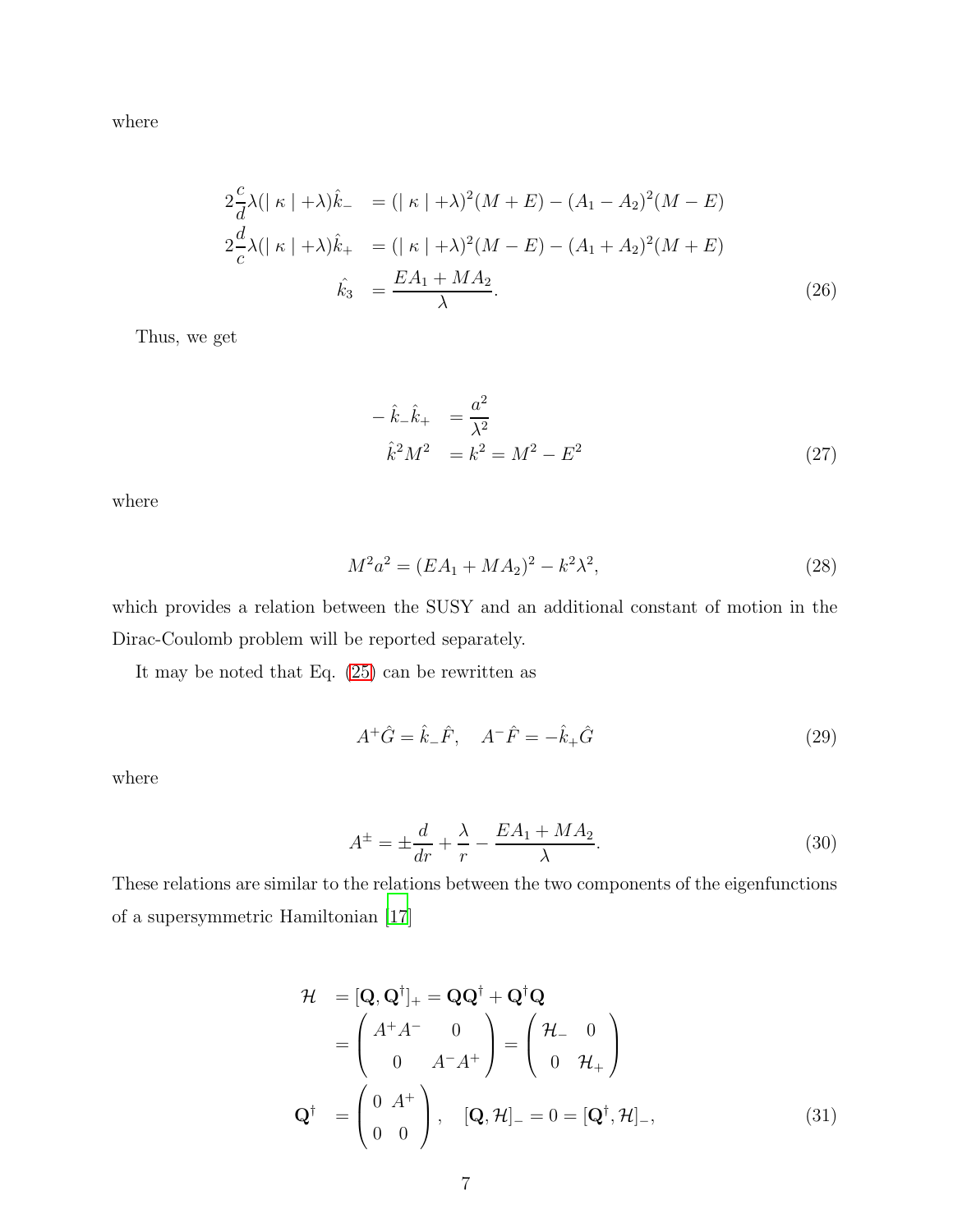where  $Q$  and  $Q^{\dagger}$  are the supercharges satisfying the anticommutation relations of the SUSY algebra. The supersymmetric partner Hamiltonians  $\mathcal{H}_{\pm}$  satisfy the following eigenvalue equations:  $\mathcal{H}_{\pm}\psi_{\pm}^{(n)}=E_{\pm}^{(n)}\psi_{\pm}^{(n)}$ . Next, Eq. [\(29\)](#page-6-0) may be written as

<span id="page-7-2"></span>
$$
A^{-}A^{+}\hat{G} = \frac{a^{2}}{\lambda^{2}}M^{2}\hat{G}, \quad A^{+}A^{-}\hat{F} = \frac{a^{2}}{\lambda^{2}}M^{2}\hat{F}
$$
 (32)

which shows that every eigenvalue of  $A^+A^-$  is also an eigenvalue of  $A^-A^+$  except when  $A^-\hat{F}=0$ . This condition gives the lower component for the "ground state" wave function

<span id="page-7-3"></span>
$$
\hat{F}_0 = r^{\lambda} e^{-\frac{(E_0 A_1 + M A_2)r}{\lambda}}
$$
\n(33)

and

$$
\frac{E_0}{M} = \pm \left( 1 - \frac{A_1^2 + A_2^2}{\lambda^2 + A_1^2} + \frac{A_1^2 A_2^2}{\left( \lambda^2 + A_1^2 \right)^2} \right)^{\frac{1}{2}} - \frac{A_1 A_2}{\lambda^2 + A_1^2},\tag{34}
$$

where  $E_0$  is the ground state energy eigenvalue, for  $a^2 = 0$ .

## IV. EXCITED STATES VIA SHAPE INVARIANCE CONDITION

The shape-invariant SUSY partner potentials [\[22](#page-13-0)[–25\]](#page-13-3) are similar in shape and differ only in the parameters that appear in them. More specifically, if  $V_-(x; a_1)$  is any potential, adjusted to have zero ground state energy  $E_{-}^{(0)} = 0$ , its SUSY partner  $V_{+}(x; a_1)$  must satisfy the requirement

<span id="page-7-0"></span>
$$
V_{+}(x; a_{1}) = V_{-}(x; a_{2}) + R(a_{2}), \qquad a_{2} = f(a_{1}), \tag{35}
$$

where  $a_1$  is a set of parameters,  $a_2$  a function of the parameters  $a_1$  and  $R(a_2)$  is a remainder independent of x. Then, starting with  $V_1 = V_-(x; a_2)$  and  $V_2 = V_+(x; a_1) = V_1(x; a_2) + R(a_2)$ in [\(35\)](#page-7-0), one constructs a hierarchy of Hamiltonians

<span id="page-7-1"></span>
$$
H_n = -\frac{1}{2}\frac{d^2}{dx^2} + V_-(x; a_n) + \Sigma_{s=2}^n R(a_s),\tag{36}
$$

where  $a_s = f^s(a_1)$ , i.e., the function f applied s times. In view of Eqs. [\(35\)](#page-7-0) and [\(36\)](#page-7-1), we have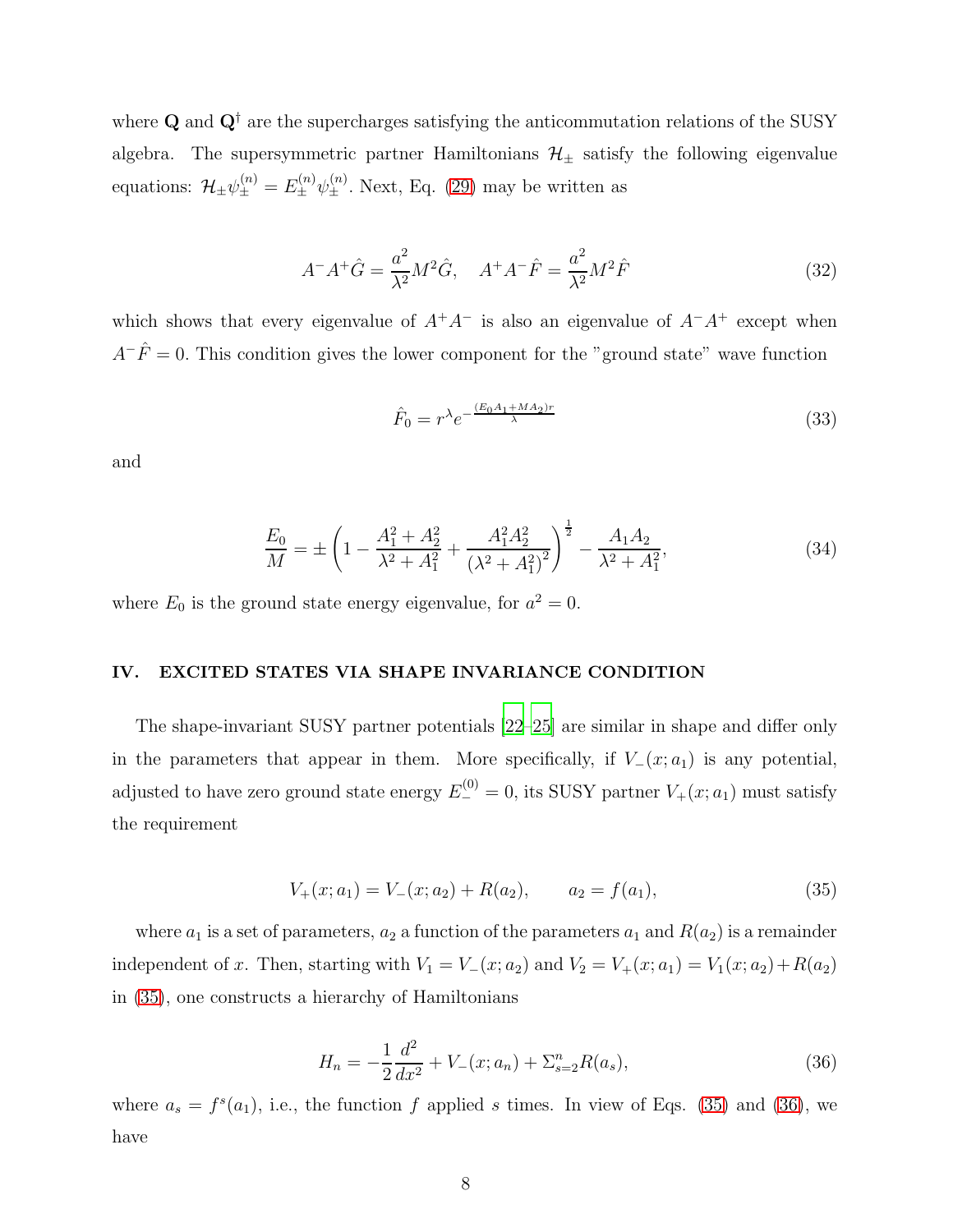<span id="page-8-0"></span>
$$
H_{n+1} = -\frac{1}{2}\frac{d^2}{dx^2} + V_{-}(x; a_{n+1}) + \sum_{s=2}^{n+1} R(a_s)
$$
\n(37)

<span id="page-8-1"></span>
$$
= -\frac{1}{2}\frac{d^2}{dx^2} + V_+(x; a_n) + \Sigma_{s=2}^n R(a_s).
$$
 (38)

Comparing [\(36\)](#page-7-1), [\(37\)](#page-8-0) and [\(38\)](#page-8-1), we immediately note that  $H_n$  and  $H_{n+1}$  are SUSY partner Hamiltonians with identical energy spectra except for the ground state level

$$
E_n^{(0)} = \sum_{s=2}^n R(a_s) \tag{39}
$$

of  $H_n$ , which follows from Eq. [\(36\)](#page-7-1) and the normalization that for any  $V_-(x; a)$ ,  $E_-^{(0)} = 0$ . Thus, we get

<span id="page-8-2"></span>
$$
E_1^n = E_2^{n-1} = \dots = E_{n+1}^{(0)} = \sum_{s=2}^{n+1} R(a_s), \quad n = 1, 2, \dots
$$
 (40)

and

<span id="page-8-3"></span>
$$
\psi_1^{(n)} \propto A_1^+(x; a_1) A_2^+(x; a_2) \dots A_n^+(x; a_n) \psi_{n+1}^{(0)}(x; a_{n+1}). \tag{41}
$$

Equations [\(40\)](#page-8-2) and [\(41\)](#page-8-3), succinctly express the SUSY algebraic generalization, for various shape-invariant potentials of physical interest [\[22](#page-13-0), [24\]](#page-13-4), of the method of constructing energy eigenfunctions  $(\psi_{osc}^{(n)})$  for the usual ID oscillator problem. Indeed, when  $a_1 = a_2 = \ldots =$  $a_n = a_{n+1}$ , we obtain  $\psi_{osc}^{(n)} \propto (a^+)^n \psi_1^{(0)}$ (0),  $A_1^+ = \cdots A_n^+ = a^+, \quad \psi_{osc}^{(0)} = \psi_{n+1}^{(0)} = \psi_1^{(0)} \propto e^{-\frac{\omega x^2}{2}},$ where  $\omega$  is the angular frequency.

The shape invariance has an underlying algebraic structure and may be associated with Lie algebra [\[21](#page-12-16)]. Now, we present our own application of the shape invariant method outlined above. Consider next the supersymmetric partner Hamiltonians given by

$$
\mathcal{H}_{-} = A^{+}A^{-} = -\frac{d^{2}}{dr^{2}} + \frac{\lambda(\lambda - 1)}{r^{2}} - \frac{2(EA_{1} + MA_{2})}{r} + \frac{(EA_{1} + MA_{2})^{2}}{\lambda^{2}}
$$

$$
\equiv -\frac{d^{2}}{dr^{2}} + V_{-}(r, \lambda)
$$
(42)

and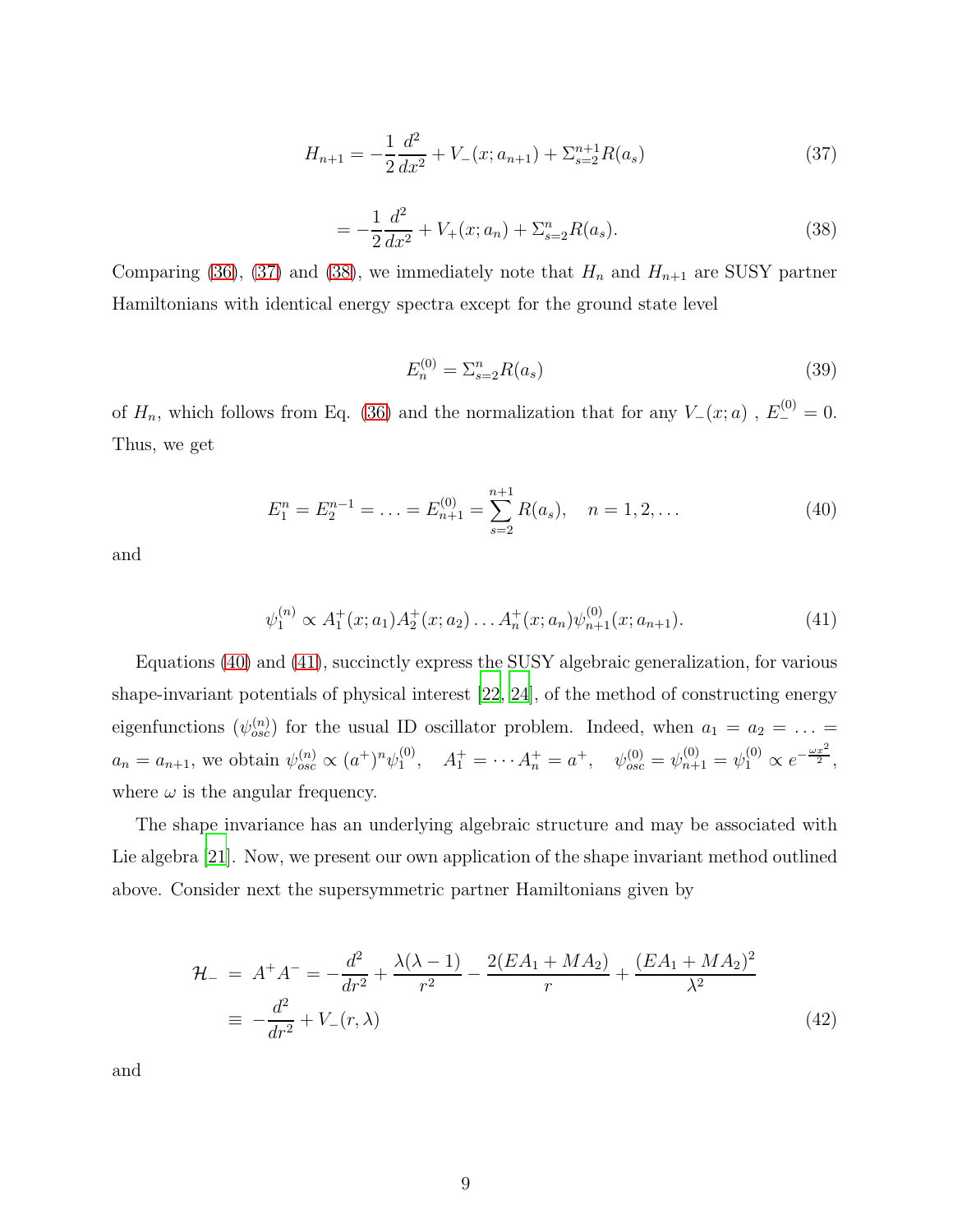$$
\mathcal{H}_{+} = A^{-}A^{+} = -\frac{d^{2}}{dr^{2}} + \frac{\lambda(\lambda + 1)}{r^{2}} - \frac{2(EA_{1} + MA_{2})}{r} + \frac{(EA_{1} + MA_{2})^{2}}{\lambda^{2}}
$$

$$
\equiv -\frac{d^{2}}{dr^{2}} + V_{+}(r, \lambda). \tag{43}
$$

These SUSY partner potentials are shape invariant, since

$$
V_{+}(r,\lambda) = V_{-}(r,\lambda+1) + R(\lambda+1),
$$
\n(44)

where

$$
R(\lambda + 1) = \frac{(EA_1 + MA_2)^2}{\lambda^2} - \frac{(EA_1 + MA_2)^2}{(\lambda + 1)^2}.
$$
 (45)

Hence

$$
A^{-}(\lambda)A^{+}(\lambda) = A^{+}(\lambda + 1)A^{-}(\lambda + 1) + R(\lambda + 1).
$$
 (46)

Following the approach of Fukui and Aizawa [\[19](#page-12-14)] and also of Balantekin [\[20](#page-12-15), [21](#page-12-16)], we define the following ladder operators

<span id="page-9-0"></span>
$$
B^{-}(\lambda) = T^{\dagger}(\lambda)A^{-}(\lambda), \quad B^{+}(\lambda) = (B^{-})^{\dagger}(\lambda), \tag{47}
$$

where  $T(\lambda)$  is a translation operator defined by

<span id="page-9-1"></span>
$$
T(\lambda) = e^{\frac{\partial}{\partial \lambda}},\tag{48}
$$

with  $T^{\dagger}(\lambda) = e^{-\frac{\partial}{\partial \lambda}},$  and get

$$
[B^{-}(\lambda), B^{+}(\lambda)] = R(\lambda). \tag{49}
$$

It is easy to verify that

$$
[A^+(\lambda)A^-(\lambda), (B^+)^n(\lambda)] = \sum_{i=1}^n R(\lambda + i) (B^+)^n(\lambda).
$$
 (50)

Hence the energy eigenvalues of the Hamiltonian  $\mathcal{H}_-$  are given by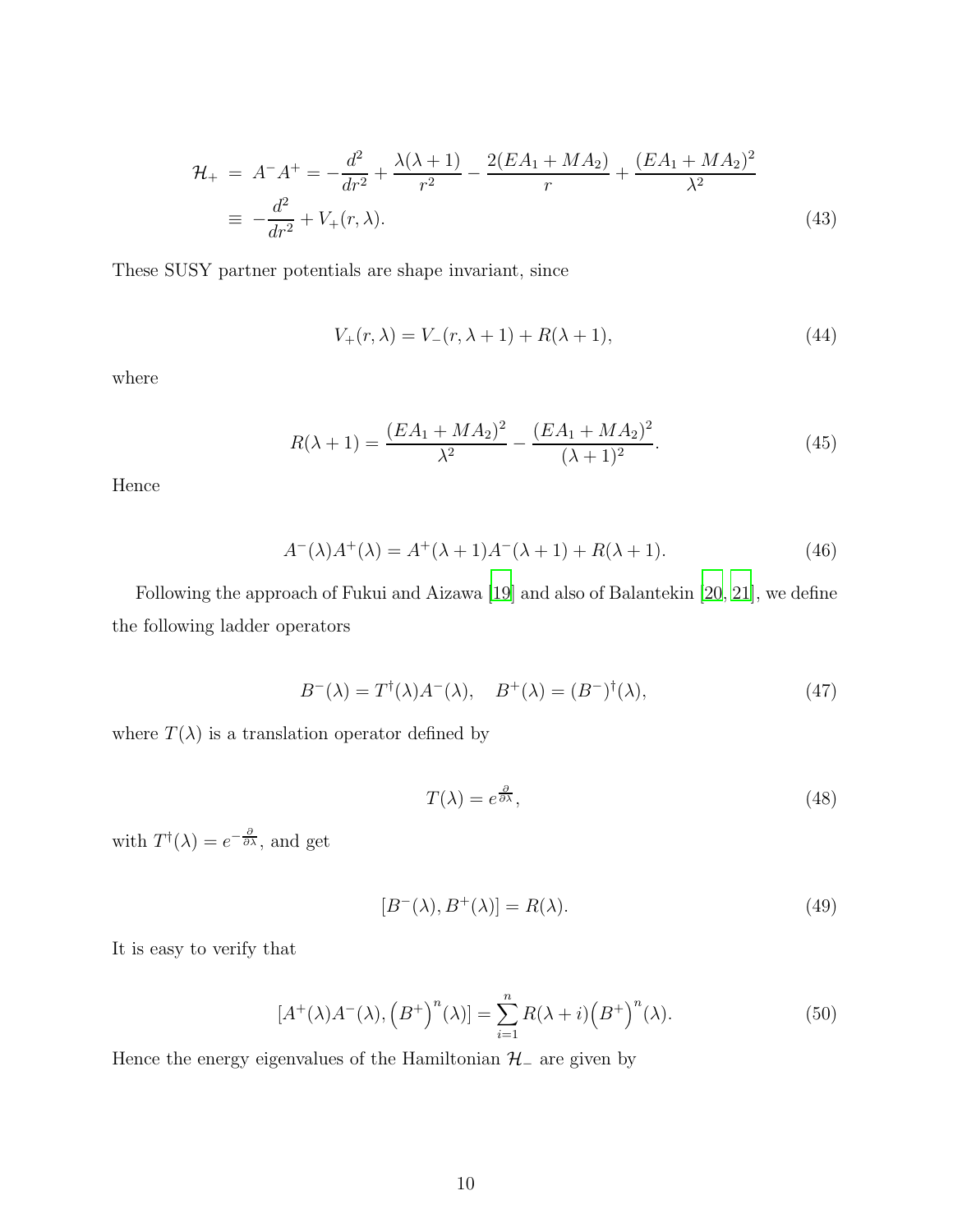<span id="page-10-0"></span>
$$
E_{-}^{(n)} = \sum_{i=1}^{n} R(\lambda + i),
$$
  
= 
$$
\frac{-E^2 \gamma^2(E)}{(\lambda + n)^2} + \frac{E^2 \gamma^2(E)}{\lambda^2}, \quad \gamma_n(E) = A_1 + \frac{MA_2}{E_n}.
$$
 (51)

Thus, from equations [\(27\)](#page-6-1), [\(28\)](#page-6-2), [\(32\)](#page-7-2) and [\(51\)](#page-10-0), the energy eigenvalues associated to the lower component  $\hat{F}^n$  are given by

$$
E^{(n)} = \sqrt{\frac{M^2}{1 + \frac{\gamma_n^2}{(\sqrt{k^2 - \gamma_n^2} + n)^2}}}, \quad n = 0, 1, 2, \cdots.
$$
 (52)

Solving the last equation we get

$$
\frac{E_{\hat{n}}}{M} = -\frac{A_1 A_2}{(\hat{n}^2 + A_1^2)} \pm \left[ \frac{A_1^2 A_2^2}{(\hat{n}^2 + A_1^2)^2} + \frac{\hat{n}^2 - A_2^2}{\hat{n}^2 + A_1^2} \right]^{\frac{1}{2}}
$$
(53)

where  $\hat{n} = n_r + \lambda$  and  $n_r = 0, 1, 2, \cdots$ . The corresponding eigenfunctions associated to the lower component are given by

$$
\hat{F}_n(r) = (B^+)^n \hat{F}_0(r) \tag{54}
$$

where  $\hat{F}_0$  is given in Eq. [\(33\)](#page-7-3).

From the previous equation we can determine the first excited state of the eigenfunction. Using

$$
B^{+}(\lambda) = T(\lambda)A^{+}(\lambda)
$$
\n(55)

and according to the equations [\(30\)](#page-6-3), [\(47\)](#page-9-0) and [\(48\)](#page-9-1) found

$$
B^{+}(\lambda) = \left(\frac{d}{dr} + \frac{\lambda}{r} - \frac{EA_1 + MA_2}{\lambda}\right) e^{\frac{\partial}{\partial \lambda}}.
$$
 (56)

Hence, for the first excited state we get the corresponding eigenfunction associated to the lower component

$$
F_1(r) = B^+ \hat{F}_0(r) = \left(\frac{d}{dr} + \frac{\lambda}{r} - \frac{EA_1 + MA_2}{\lambda}\right) e^{\frac{\partial}{\partial \lambda}} r^{\lambda} e^{-\frac{(E_0 A_1 + MA_2)r}{\lambda}},\tag{57}
$$

so,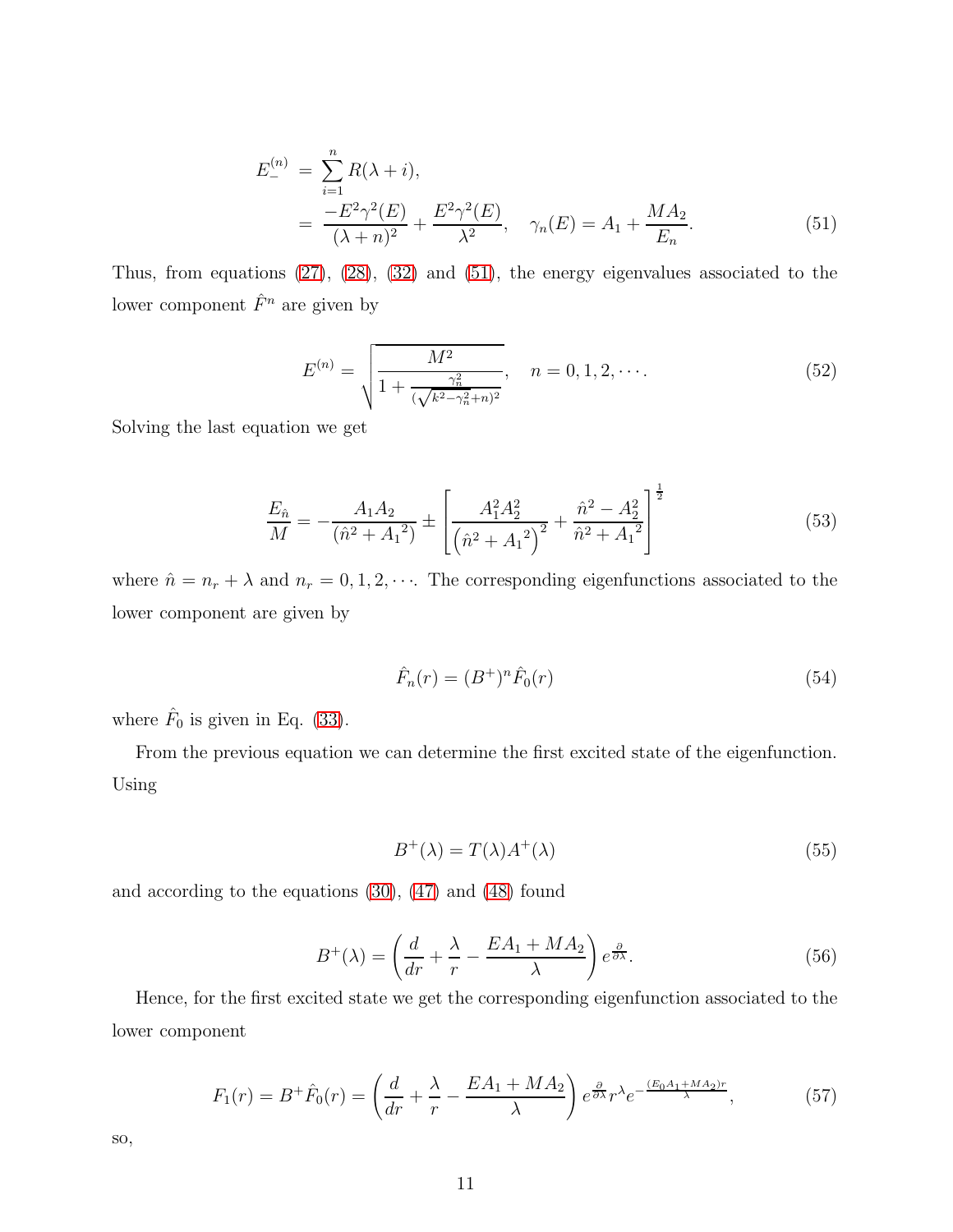$$
F_1(r) = N_1 \left(\frac{1}{r} - \frac{EA_1 + MA_2}{\lambda(\lambda + 1)}\right) r^{\lambda + 1} e^{-\frac{(EA_1 + MA_2)r}{\lambda + 1}},\tag{58}
$$

where  $N_1$  is a normalization constant for the first excited state.

# V. CONCLUSION

In the non-relativistic supersymmetric quantum mechanics formalism, ladder operators are constructed to obtain the complete set of the bound state energy spectrum and eigenfunctions for a relativistic potential given by a Coulomb-like and a Lorentz scalar potential in the Dirac equation; one adopts polar coordinates. These new generalized ladder operators obtained via supersymmetry shape-invariant Hamiltonians in quantum mechanics can be reduced to the ones of the Coulomb potential, which provides us the exact relativistic energy. These Hamiltonians,  $\mathcal{H}_-$  and  $\mathcal{H}_+$ , are SUSY-partner Hamiltonians with identical energy spectra, except for the ground state level, satisfying two Schrödinger-like wave equations, with the vector and scalar potentials.

The vastly simplified algebraic treatment within the framework of the primary SUSY algebra, in terms of conserved operator (Runge-Lenz operator) in the full functional space for the nonrelativistic Coulomb problem with spin has been investigated [\[26\]](#page-13-5). The primary SUSY with Johnson-Lippmann [\[29\]](#page-13-6) operator for the Dirac-Coulomb problem is not possible [\[13\]](#page-12-10).

Our results on the connection between the generalized Johnson-Lippmann operator and SUSY for the bound eigenstates of the generalized relativistic Coulomb problem with position dependent mass will be reported separately.

#### Acknowledgments

RLR wishes to thank the staff of the CBPF and UAE-CES-UFCG for the facilities and are also grateful to J. A. Helayel Neto for interesting discussions and suggestions. ESR and AFL would like to acknowledge the Post-Graduate Coordination in Physics of the UAF-UFCG by incentives and encouragement. RLR is also grateful for interesting discussions with Arvind Narayan Vaidya (In memory), whose advises and encouragement were fundamental.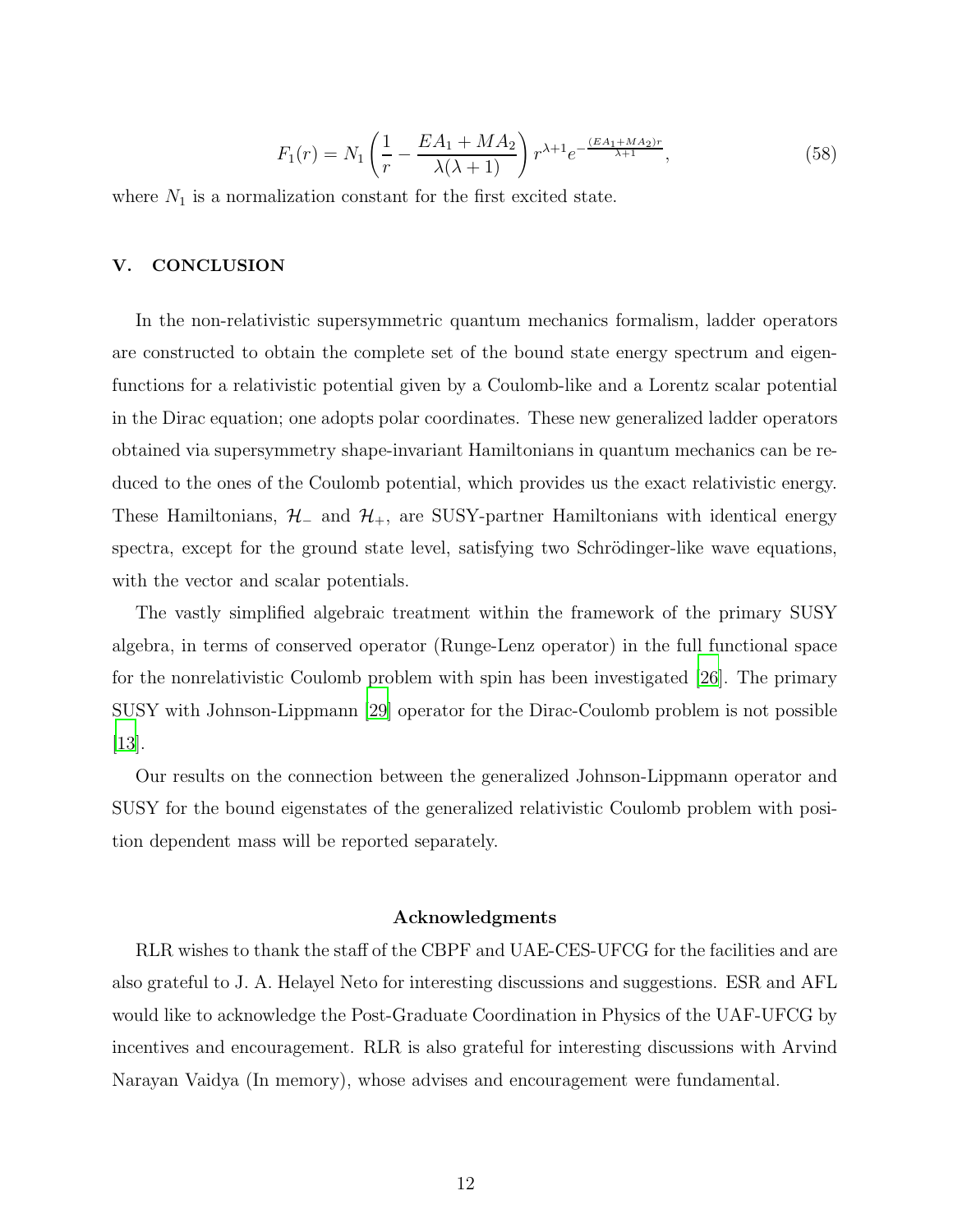## References

- <span id="page-12-1"></span><span id="page-12-0"></span>[1] R. K. Su, and Z. Q. Ma *J. Phys. A: Math. Gen.* 19 (1986) 1739.
- [2] W. Greiner, Relativistic Quantum Mechanics, Springer Verlag, New York (1992).
- [3] R. S. Tutik *J. Phys. A: Math. Gen.* 25 (1992) L413.
- <span id="page-12-2"></span>[4] S. I. Ikhadir, O. Mustafa, R. Sever *Hadronic J.* 16 57 (1993).
- <span id="page-12-3"></span>[5] S. K. Bose, A. Schulze-Halberg and M. Singh *Phys. Lett.* A287 (2001) 321.
- [6] S. Panchanan, B. Roy, R. Roychoudhury *J. Phys. A* 28 (1995) 6467.
- <span id="page-12-4"></span>[7] A. N. Vaidya and L. E. Silva Souza *J. Phys. A: Math. Gen.* 35 (2002) 6489.
- <span id="page-12-9"></span>[8] A. D. Alhaidari *Phys. Lett.* A322 (2004) 72.
- <span id="page-12-5"></span>[9] C. Y. Chen *Phys. Lett.* A339 (2005) 283.
- <span id="page-12-6"></span>[10] Xia Zou, Liang-Zhong Yi, Chung-Seng Jia *Phys. Lett.* A346 54 (2005).
- <span id="page-12-7"></span>[11] Jian-You Guo, Zong-Qiang Sheng *Phys. Lett.* A338 (2005) 90; H. B´ıla, V. Jakubsk´y, M. Znojil *Phys. Lett.* A338, (2006) 421; Jian-You Guo, Zong-Qiang Sheng *Phys. Lett.* A350 (2006) 425.
- <span id="page-12-10"></span><span id="page-12-8"></span>[12] A. de Sousa Dutra and M. Hott, *Phys. Lett.* A356 (2006) 215.
- <span id="page-12-11"></span>[13] A. A. Stahlhofen *Hlev. Phys. Acta* 70 (1997) 372.
- [14] R. P. Martínez-yRomero, H. N. Núñez-Yépez and A. L. Salas-Brito *Phys. Lett.* **A339** (2005) 259.
- <span id="page-12-12"></span>[15] A. Leviatan *Phys. Rev. Lett.* 92, 202501 (2004).
- <span id="page-12-13"></span>[16] Tamar T. Khachidze and Anzor A. Khelashvili, *Supersymmetry in Dirac equation for generalized Coulomb potential*, [arXiv:hep-th/0701259.](http://arxiv.org/abs/hep-th/0701259)
- <span id="page-12-17"></span>[17] E. Witten *Nucl. Phys.* B185 (1981) 513; See also, for example, R. de Lima Rodrigues *The quantum mechanics SUSY algebra: an introduction review*, Monograph CBPF-MO-03/01, www.biblioteca.cbpf.br/index−2.html (2001), [hep-th/0205017,](http://arxiv.org/abs/hep-th/0205017) and references therein.
- [18] C. V. Sukumar *J. Phys. A: Math. Gen.* 18 (1985) L697.
- <span id="page-12-14"></span>[19] T. Fukui and N. Aizawa *Phys. Lett.* A180 (1993) 308.
- <span id="page-12-15"></span>[20] A. B. Balantekin *Phys. Rev.* A57 (1998) 4188.
- <span id="page-12-16"></span>[21] A. B. Balantekin, M. A. Cˆandido Ribeiro and A. N. F. Aleixo, *J. Phys. A: Math. Gen.* 32 (1999) 2785; A. N. F. Aleixo, A. B. Balantekin and M. A. Cˆandido Ribeiro, *J. Phys. A: Math. Gen.* **33** (2000) 3173; A. N. F. Aleixo, A. B. Balantekin and M. A. Cândido Ribeiro, *J. Phys.*